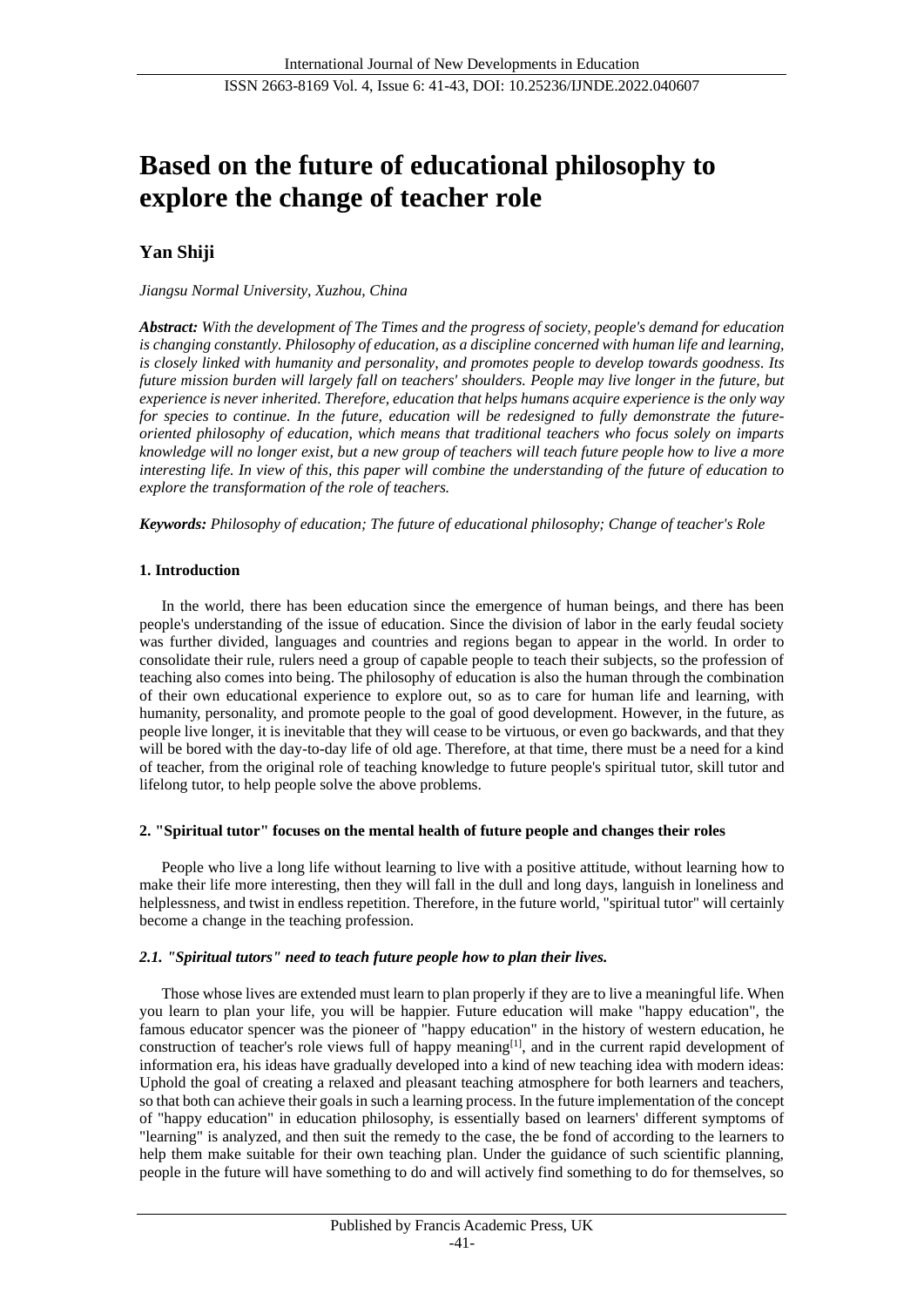# ISSN 2663-8169 Vol. 4, Issue 6: 41-43, DOI: 10.25236/IJNDE.2022.040607

that they will not feel the endless life is boring, and they can strive to realize their personal value.

## *2.2. "Spiritual tutors" need to be able to provide appropriate psychological counseling for future people*

A good attitude can effectively guarantee the motivation in the future life process. Not all of those who live longer are good, the "bad guys" also live longer. Those who want to continue materialistic meet older influence on his life is very limited, because of his material desire is desire, such as loss of appetite, sexual desire, vanity psychology, will to power, etc., they mainly focused on the present produce desire and can satisfy the desire of the material, the length of life for them is just on behalf of different period whether can satisfy the desire, therefore, for him, longevity merely ensures continuity of satisfaction. One scholar once said: "Desire satisfaction has its psychological threshold, the same stimulus on the desire of the influence of time is limited, and the change of the stimulus is in the intensity and quantity of the increasing trend, the development of science and technology for the human desire of the stimulus of multiple updates, but the more advanced science and technology, the product has a higher threat. However, when the intensity, quantity and influence of the stimulus to satisfy the needs of the first type of people include other people, he may infringe on the interests of others or even at the cost of the lives of others to satisfy his desire, because his life motivation is to satisfy the desire, if not satisfied, he will continue to worry." So, when this kind of people in the future if the technological transformation to reach the point beyond ordinary people, that they are extremely dangerous, that is, we so-called talk about color change "evil".

Therefore, in the process of educating future people, the role of "spiritual tutor" is a huge change in the redesign of education, which can help teachers follow the pace of the development of The Times and strive to become excellent teachers under the new demand in the future.

#### **3. "Skill tutor" mainly focuses on the transfer of future people's experience and role change**

While some people are still trying to enjoy more, experience more and have no regrets in life, many industry leaders and technology experts around the world are working to transform the future with technology and strive to get rid of disease or even death. Therefore, in the future, human beings will pay more attention to the innovation and construction of science and technology, so "skill tutor" will certainly become a change in the teaching profession.

#### *3.1. "Skill tutors" focus on integration and innovation, which can help build a high-quality education system in the future*

Every scientific and technological revolution in human history will have a revolutionary impact on educational philosophy. From the perspective of educational philosophy, technology not only refers to a variety of educational skills and information media in the noun sense, but also means a technological process in the verb sense, that is, the process in which educators use various knowledge and skills to impart knowledge to educate people<sup>[2]</sup>. With the development of information technology, especially intelligent technology, "intelligent education" has become the trend of the world, but also the inevitable trend of the future redesign of education, but also the only way for skilled teachers to transform. Wisdom education advocacy to intelligent technology can assign education to change, change education teaching mode, improve the new teachers' education service ability, build a new education pattern of modernization of the management system reform and management ability, form the new ecological education, intelligent era it is crack education difficulties, pain points for us to provide the new revelation<sup>[3]</sup>. It is believed that promoting the integration and innovation of education system through smart education can help achieve the goal of building a high-quality education system in the future, promote the transformation of new skilled teachers, and contribute to the future of science and technology.

#### *3.2. "Skill Tutor" focuses on scientific development, ethics and technical safety*

Skill tutors are educators who are based on the present, support the new era and face the future. Skill tutors should not only pay attention to "things", but also to "people"; We should not only pay attention to "teaching", but also "education". This requires that in the future development of "smart education", we should be people-oriented, avoid "only technology", and pay close attention to the psychological and deep-seated needs of new teachers and future people brought by the application of smart technology in education, that is, to create an educational atmosphere with humanistic care. At the same time, new